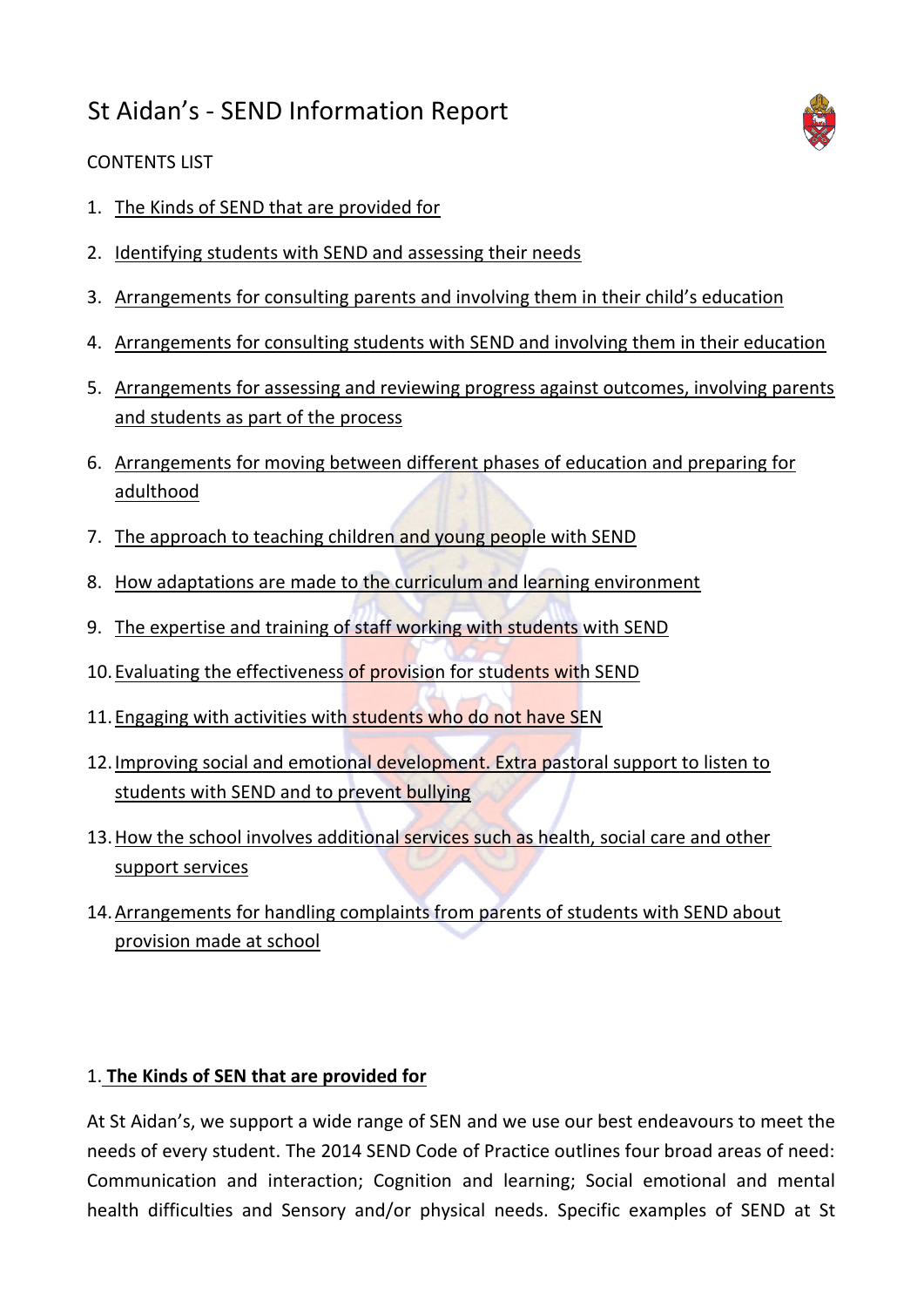Aidan's are as follows: severe dyslexia, dyspraxia, hearing impairments, visual impairments, students on the autistic spectrum and physical conditions such as cerebral palsy and hemiplegia, amongst others. Several students use wheelchairs and the school is wheelchair accessible.

#### 2. **Identifying students with SEND and assessing their needs**

Most students with SEND are initially identified through liaison with primary (or previous secondary) schools, and to ensure we meet the needs of these students, transition visits are made to primary schools by the Head of Learning Support and Head of Year (see last page for names of key staff). All Year 6 parents are invited to attend a parental appointment at school in July of Year 6 to ensure any SEND needs are highlighted. Once students have started at St Aidan's, some SEND are identified through concerns expressed by parents or by the students themselves. For students with more complex needs, a more personalised transition programme may be arranged.

Students are assessed on standardised reading comprehension, spelling and Maths on entry in Year 7. In addition, they undertake aptitude assessments under timed conditions. These tests are standardised so they can pinpoint students who are working at below the expected level for their age. These results, along with other factors, are used to set a forecast range for each student. They are also used to form Learning Support and intervention groups. In addition to this provision, a very small number of students become part of the school's Foundation Learning Programme, an alternative curriculum for students working at very low learning levels.

### 3. **Arrangements for consulting parents and involving them in their child's education**

The Head of Learning Support will meet with parents of students with SEND before they apply to St Aidan's in order to discuss whether their needs can be met. At these initial meetings, discussions are held about potential support strategies and how continuity might be best managed during the primary to secondary transition.

The Head of Learning Support contacts all parents of students who have been chosen to move to the small learning support groups in order to discuss the implications of the test results and whether it is appropriate for students to attend all learning support groups (English, History, Geography, RS, Science and French) or just for the English learning support group. A literacy and numeracy evening is held for parents of the students in the English and Maths learning support groups to advise on strategies to support their children with literacy at home; parental training on a paired reading programme is delivered at that meeting along with an explanation of some of the strategies used in the learning support groups such as the LOP (Level of Prompt) homework parental feedback system.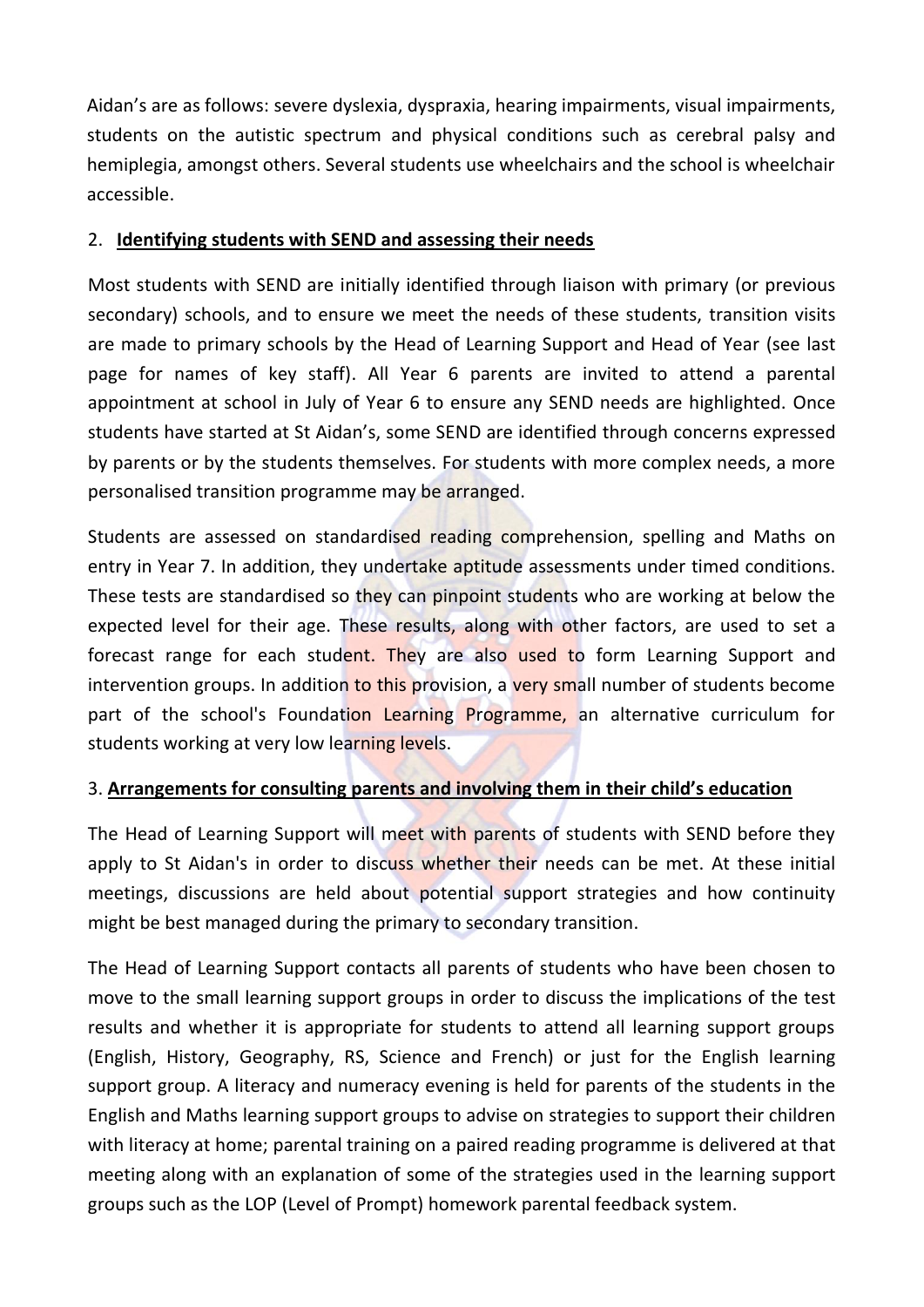In Year 9, an additional Options evening is held for parents of students with SEND. This gives them more time to discuss suitable options for their children. All students with an EHCP have annual review meetings. Additional contact is encouraged either via e-mail, telephone or through students' home-school communication books.

In Year 9, students with SEND are assessed for examination access arrangements. Feedback is given to students individually to inform then whether they have qualified and to explain what each access arrangement means and how they work. Information is also sent to parents.

Parents of students in the Foundation programme, are invited to a termly coffee morning, to discuss provision and encourage social networking. This has encouraged social networking between parents independently of school.

# 4. **Arrangements for consulting students with SEND and involving them in their education**

All students with an EHC Plan are involved in their annual review meeting; they complete a student questionnaire prior to the meeting and students are expected to attend part of the review meeting whenever possible. Also, students complete a whole-school questionnaire periodically. Students classed as 'SEND Support' are monitored via the school's termly progress review meetings, as well as an additional individual consultation by a member of the Learning Support department to discuss the effectiveness of the support they are receiving.

### 5. **Arrangements for assessing and reviewing progress against outcomes, involving parents and students as part of the process**

All students are set annual learning targets and they are reviewed in line with our reporting structure, at which time, feedback on a child's progress is given to parents. Progress meetings are held with a member of the leadership team, the relevant Head of Year and a member of the Learning Support Department (either Jane Rowland or Megan Chanter) to act on any concerns about progress that the data may have highlighted. These progress scores along are communicated to parents along with a CODE rating which is used to measure other aspects of progress, namely Community, Organisation, Determination and Enterprise. All parents are invited to attend an annual parents' evening and if there are any concerns regarding progress, some parents may also be invited to an additional meeting to address these issues. Students in the Learning Support groups are re-tested on their literacy scores at the end of Year 7 to assess the progress that has been made. In Year 9, students are assessed using the Insight tests. These assist in making GCSE predictions so progress can be carefully measured throughout Year 10 and Year 11.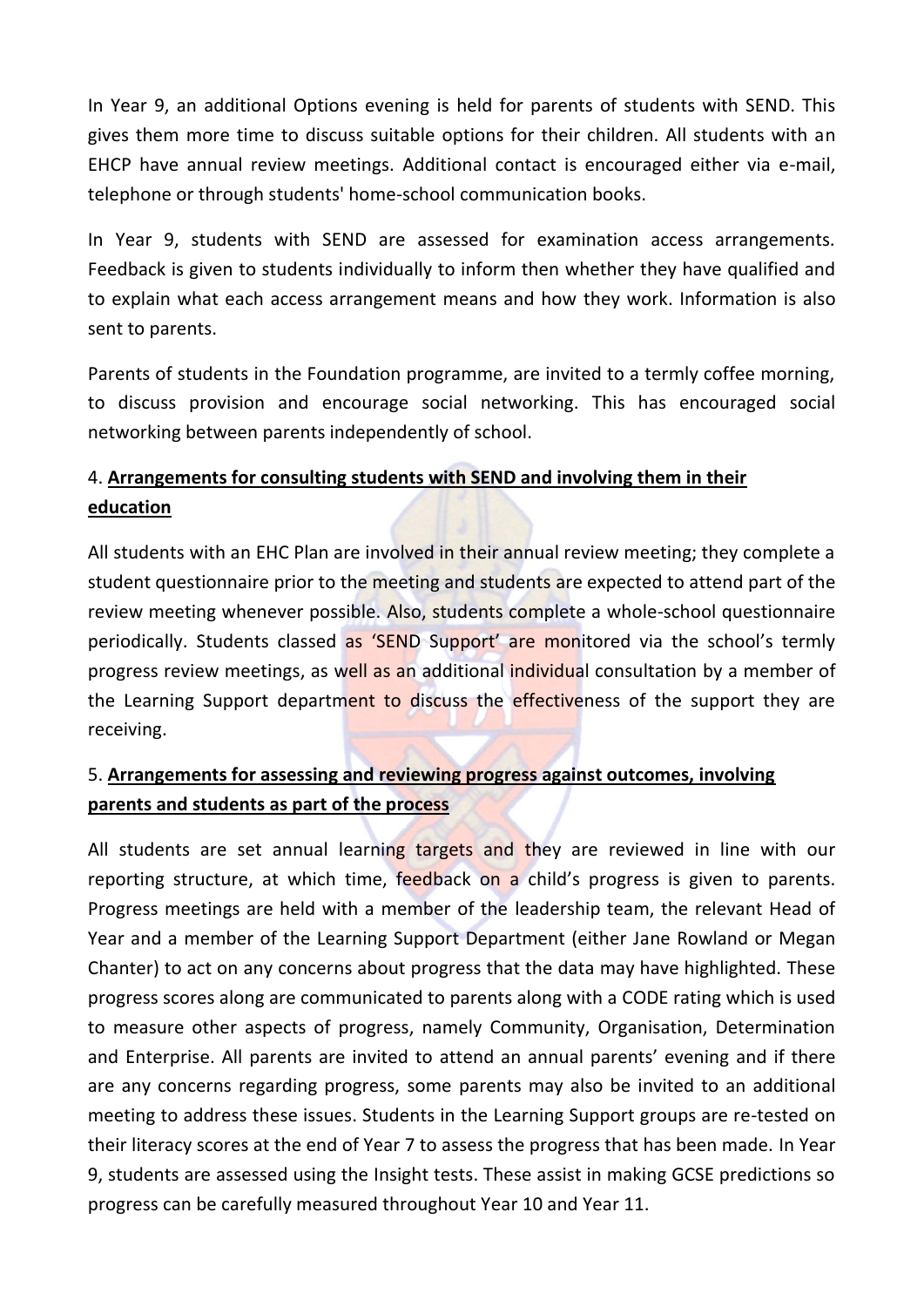All students with an EHC plan attend an annual review meeting and parental contact for parents of students with the most complex needs is very regular (daily in some cases), via e-mail or through the students' Home-School Communication Books. Parents of students at 'SEND Support' are contacted after their child's review meeting. They are invited to contribute either on the form that is sent home, or if they prefer in a meeting in school.

In the Foundation Learning Groups additional assessment resources such as PIVATs and B:Squared are used to measure the 'small step' progress which is evident in those groups. These materials also inform future teaching targets.

# 6. **Arrangements for moving between different phases of education and preparing for adulthood**

Thorough arrangements are in place for the primary to secondary transition. Visits are made to all SEND students, primarily by Jane Rowland (Head of Learning Support) and/or by Simon Taylor (Head of Year 7). Additional visits and a more personalised transition programme is arranged for students with more complex SEND or who are more vulnerable. This may include activities such as an invitation to have lunch in the Year 7 dining hall followed by lunchtime Games Club in the Learning Support Department.

Great care is taken to guide students through the Year 9 Options process and an additional SEND Options Evening is held by the Learning Support Department to give parents of students with SEND more time to discuss their concerns. This evening is attended by the Head of Year 9 and the Senior Leadership Team who are in charge of the Options process. Parents are able to express any concerns about the Key Stage 4 curriculum, especially in the light of the recent changes to the GCSE curriculum which have made some subjects much more challenging.

When students are moving to a post-16 (or past-18) placement, both the Learning Support Department and Careers Department are involved in making that transition as smooth as possible. This may involve visiting the new placement with a member of staff from St Aidan's. The staff from the new school may also visit school to get to know the student prior to them leaving. They may participate in a practical 'taster session' (one day or more in a potential placement) to see if the course is suitable.

For students transitioning into St Aidan's arrangements vary depending on individual circumstances; if a previous placement has been unsuccessful, we may advocate a phased integration, starting part-time then building up gradually to a full time timetable. Other students start full time straight away. A meeting will be held with parents and other interested parties during which, arrangements for transition will be made.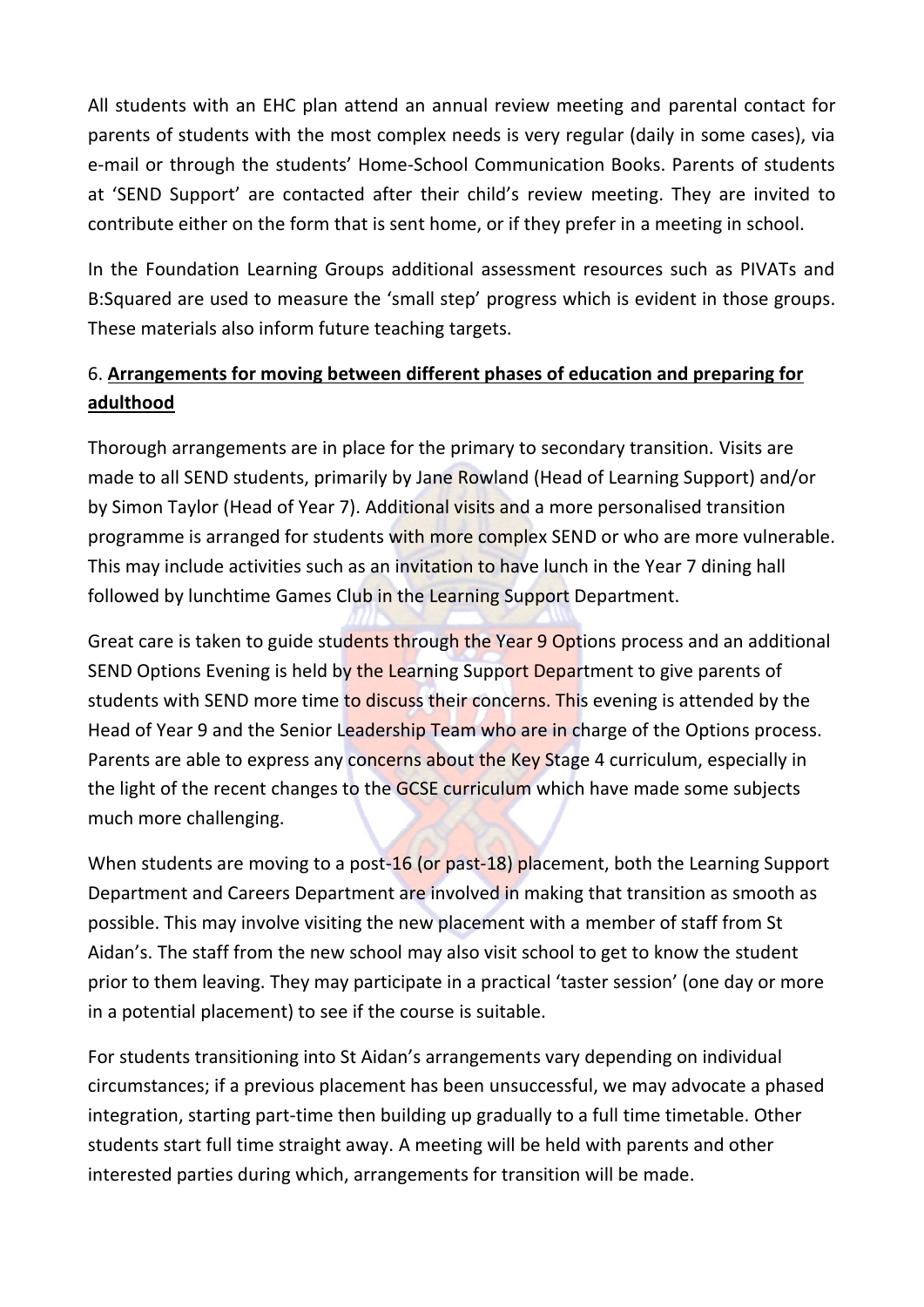### 7. **The approach to teaching children and young people with SEND**

The vast majority of students with SEND are taught in mainstream lessons and as part of our inclusive philosophy, there is an emphasis on quality-first teaching (good quality classroom teaching). To assist teachers with strategies for supporting students with SEND, the Learning Support Register contains a list of every student in school who requires some form of support or adjustment in order to accommodate their needs. Information on specific conditions such as dyslexia, dyspraxia, autism, ADHD and behaviour difficulties are hyperlinked to the names of specific students. This is a working document and is updated regularly as and when the information changes. For SEND students more detailed information is contained in their Individual Provision Map (IPM).

All teachers have access to a database which enables both medical and SEND information to be transferred to their class list. This helps them to make the necessary adjustments to their teaching in order to meet the needs of the students in their groups. In addition to the SEND categories, there is an Awareness list which contains information for the classroom teacher for students who are not classed as SEND, but who may need some other provision within the classroom. For example, if a student received a diagnosis of dyslexia, they would not automatically be categorised as needing 'SEND Support' as their needs could be met by the classroom teacher once they were made aware of their diagnosis.

Students with more complex needs may have an Individual Provision Map (IPM) which gives a more detailed description of the student's needs along with teaching strategies. All students with an EHC Plan have an IPM, which would list any additional and different interventions. Some examples of additional and different provisions might include extra English or Maths tuition, or a highly specialised provision such as our foundation programme which includes subjects such as Horticulture or Photography.

Some students are taught in smaller Learning Support groups; teachers of students in the Learning Support groups are given guidelines on appropriate teaching strategies by the Head of Learning Support and student books in Learning Support groups are monitored against a list of expectations. This process helps to confirm that the teaching strategies employed by teaching staff are well-suited to the needs of the students in learning support groups.

Teachers and students complete a TA-teacher planning sheet in the autumn term to discuss how best to support the students in the group. In addition to this, they have the ongoing Teacher-TA planning sheets to maximise the effectiveness of teaching assistant support in lessons.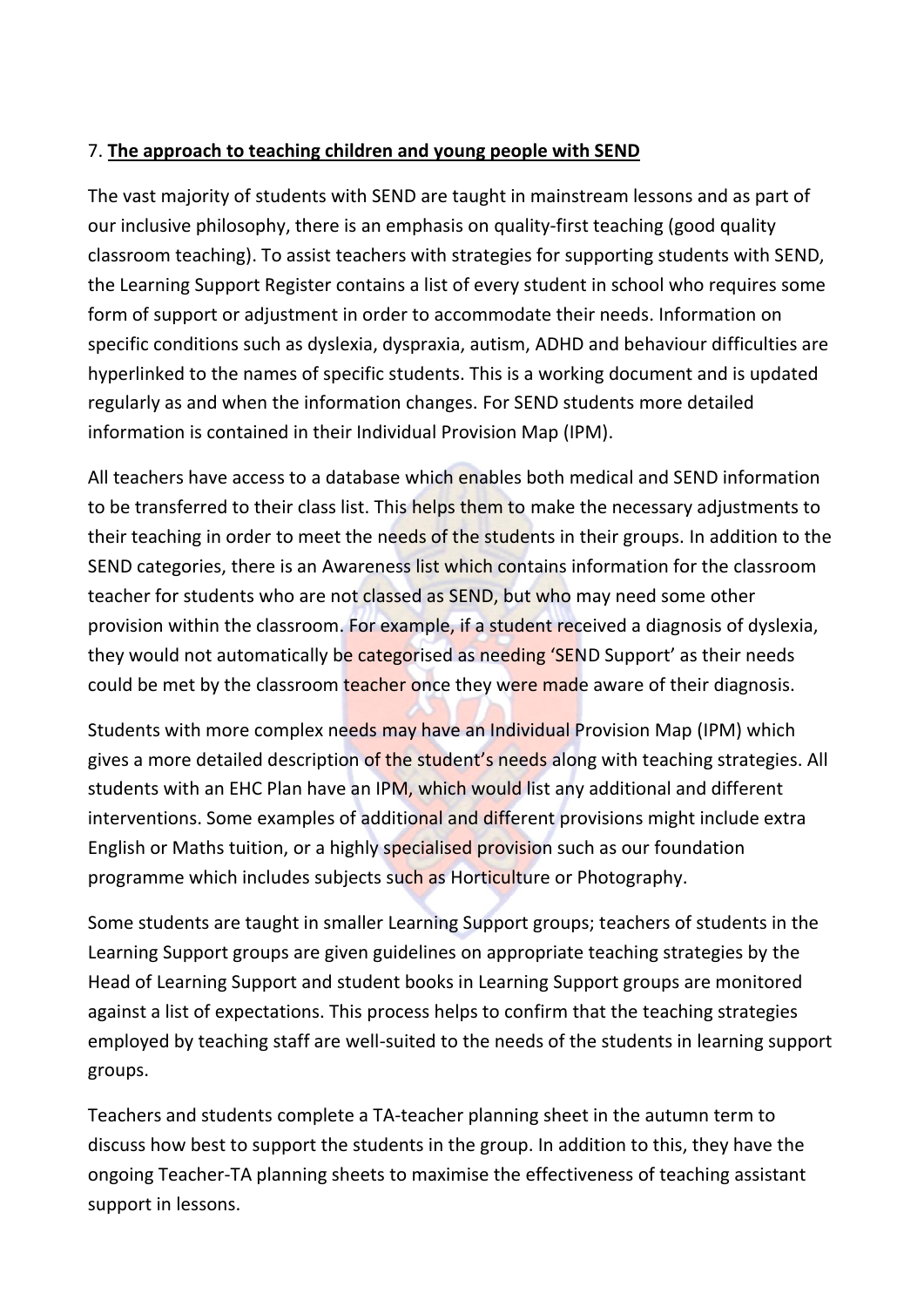#### 8. **How adaptations are made to the curriculum and learning environment**

Though we encourage students with SEND to participate in the full range of subjects, some students with SEND have an adapted curriculum; this can range from a very minor adjustment or, in the case of students in our Foundation Learning Programme, a bespoke foundation curriculum. Some students are taught in small groups or have additional English and Maths intervention, if they have the necessary SEND funding. In Years 10 and 11, some students may opt for Core Skills (additional English and Maths) instead of an additional GCSE subject option. Some curriculum arrangements may change depending on a student's particular circumstances. Any such changes would be discussed and agreed with parents.

The learning environment in the school is designed to support and enhance student learning; most classrooms and corridors are carpeted which helps to reduce stress for students with sensory issues and many classroom display key words and definitions. In the Foundation Learning Classrooms, the displays are designed to be interactive and there are cubicles in the Learning Support are where students can work quietly independently or with a teaching assistant without distractions.

We take great care to prevent students with learning or physical disabilities from being treated less favourably than other students, both within school and with regard to extracurricular activities.

The school building has been modified to make it wheelchair accessible and for students with complex medical or learning needs which require specialist equipment, we provide additional training to the relevant support staff to ensure they provide support that is skillful and appropriate.

Additional staff are provided where possible on residential trips to support SEND students, or in the most complex circumstances, we will discuss the feasibility of parent joining the trip to assist with care. The school's foundation learning programme enables students with significant learning difficulties to have a curriculum that is relevant and accessible to them.

Additional arrangements and training are provided based on individual circumstances as and when new students come into school or to introduce new initiatives.

#### 9. **The expertise and training of staff working with students with SEND**

All staff have the opportunity to attend training on aspects of teaching and learning including strategies for differentiation at the regular teaching and learning sessions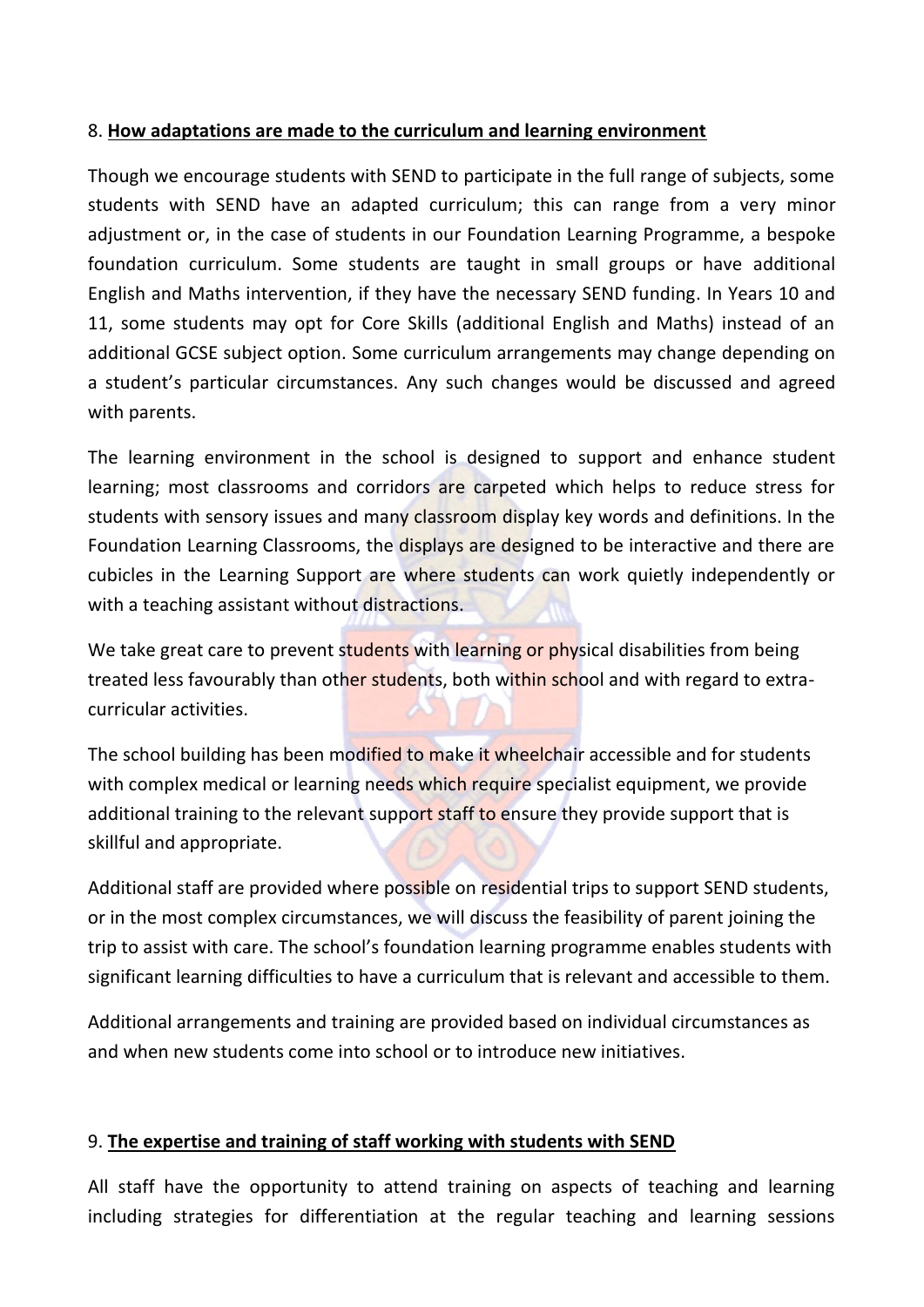provided by the Yorkshire Teaching School Alliance (YTSA). The Learning Support Register contains information and strategies for the teaching of all students with SEND. The Year 7 learning support groups are taught by subject specialists. These teachers are provided with a guidance sheet for appropriate teaching strategies and books are monitored to ensure the work set is at an appropriate level; most students in the learning support groups will be expected to take the mainstream end of Year 7 examinations and to study GCSEs in KS4 so it is important that they are challenged academically to enable them to do so.

The Foundation Learning Programme, is taught by a combination of subject specialist teachers and Foundation Tutors. Because of the complex nature of the students in this groups, we seek advice from outside agencies as and when necessary.

### 10. **Evaluating the effectiveness of provision for students with SEND**

SEND Student progress is reviewed termly. Any issues are picked up in progress review meetings and action points are agreed to address these difficulties. Students in the Learning Support groups are re-tested on their literacy scores at the end of Year 7 to assess the progress that has been made. Maths assess progress termly. Any student who does not make sufficient progress may be selected for additional literacy or numeracy intervention.

Exam results, RAISEonline data and Y7 retests are used to monitor the effectiveness of additional and different provision and to ensure the school is using its delegated SEND budget effectively and efficiently.

Tutors delivering the Foundation Learning programme meet regularly to assess the effectiveness of the curriculum for each cohort. These discussions may result in slight changes to the curriculum in order to address any current concerns.

### 11. **Engaging with activities with students who do not have SEND**

At St Aidan's, we have a very inclusive philosophy and all efforts are made to integrate students in lessons and in extra-curricular activities; the vast majority of students with SEND participate in a full mainstream curriculum and all students, including the students in the Foundation Learning Programme, participate in mainstream lessons to some extent. All students in school belong to a mainstream tutor group and we take great care to ensure that students with SEND are able to take part in extra-curricular clubs and trips whenever possible. This often involves meeting with parents and students to discuss any adjustments that need to be put in place prior to the trip to enable their child to take part; normally support would consist of additional TA or, for students with particularly complex support requirements, looking at the possibility of parents accompanying students on the trip.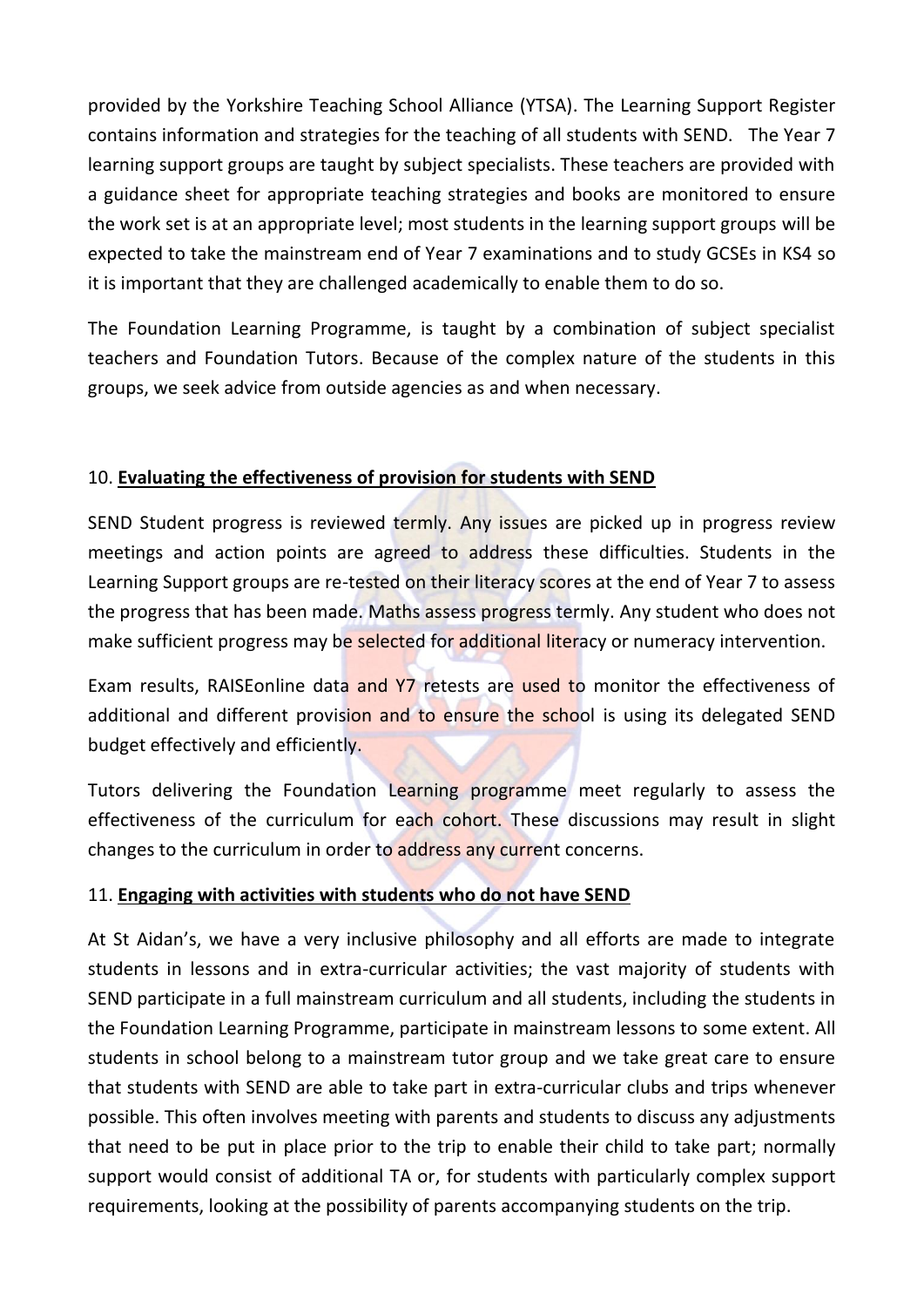# 12. **Improving social and emotional development. Extra pastoral support to listen to students with SEND and to prevent bullying**

All students participate in the school's Personal Social Health Education programme, delivered in RS lessons. In the Foundation Learning Groups, Lifeskills lessons are a key part of the curriculum. We follow specific ASDAN programmes for Lifeskills. In these lessons, there is a focus on social interaction and other life skills such as telling the time, handling money and crossing the road.

In tutor time, there is some input for all students in KS3 and KS4 to help support emotional development in all aspects of life, including bullying. This programme is supported in assemblies and Citizenship which is delivered in RS lessons.

The Learning Support Department runs the 'Get Organised' club every morning and this is an opportunity for more vulnerable students to meet with a teaching assistant each morning to discuss any concerns and to help with organisation. There is also a Meet and Greet session each morning which takes place before registration for our most vulnerable students so they can be supported by an adult before school starts in the morning. E also have Homework Club every lunchtime run by a teaching assistant.

We have a zero tolerance bullying policy at St Aidan's (see Policies on website). Any incidents will be dealt with by the relevant Head of Year.

# 13. **How the school involves additional services such as health, social care and other support services**

The school has regular links with outside agencies such as the sensory support service for students with a hearing or visual impairment. We work under advice from health professionals such as occupational therapists, physiotherapists and speech and language therapists. We have regular contact with EMS King James's outreach service for support with some of our students who are on the autistic spectrum. Regular meetings are held with Social Services to work together to support student, for example those who are looked after. Any referrals to health and educational support services are made with the knowledge and consent of parents.

# 14. **Arrangements for handling complaints from parents of students with SEND about provision made at school**

We welcome feedback from parents, both positive and negative, to ensure we make the best provision for our students with SEND. Some concerns can be addressed through a telephone conversation or an initial e-mail (see list of contacts below). The Head of Learning Support is happy to liaise with parents and teachers if it is felt that the